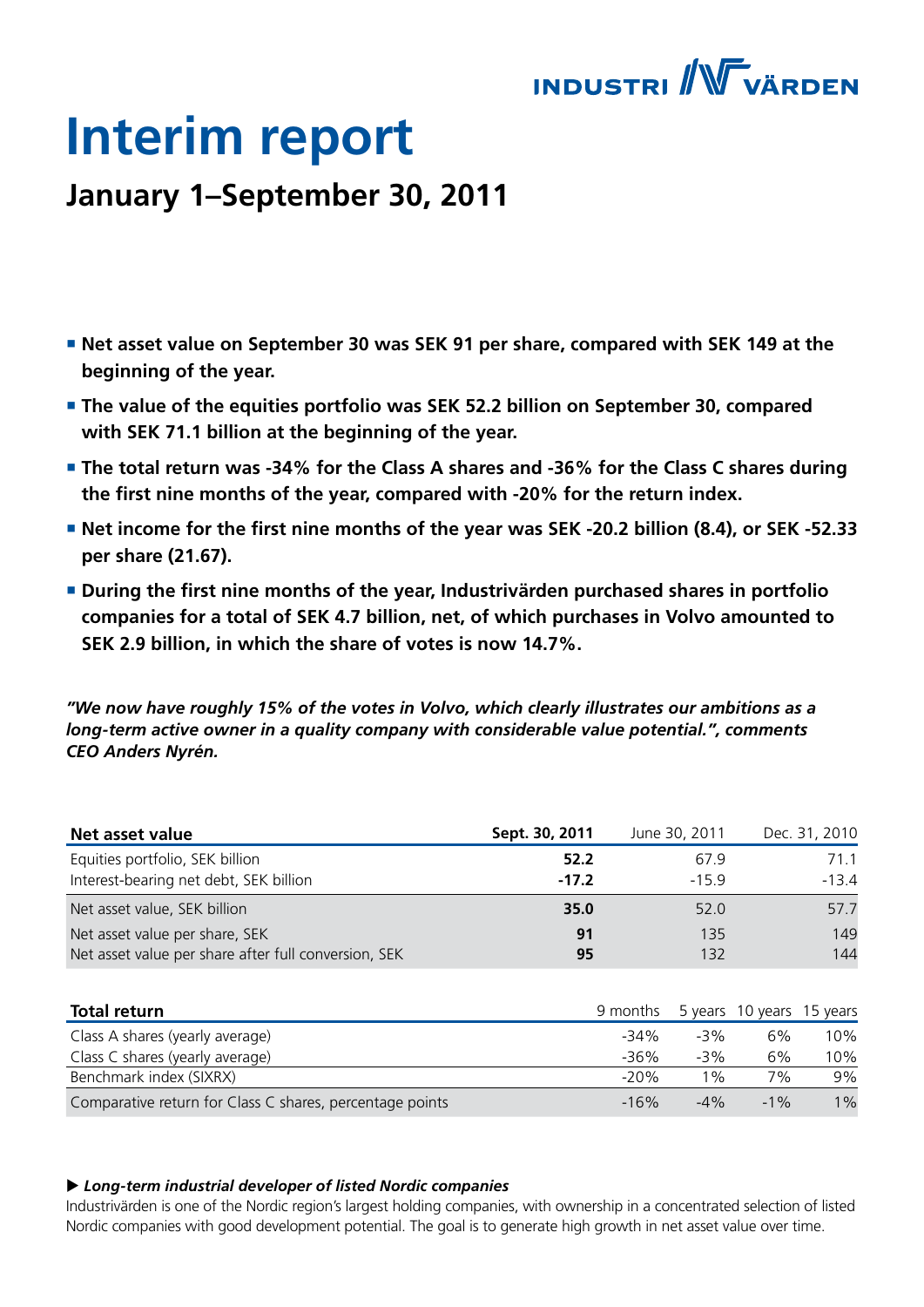

## **CEO's message**

As I noted in the half-year report, the past quarter was overshadowed by the financial crisis in the euro zone – a crisis that is growing increasingly serious in lack of European political leadership that deal with the problems that have arisen. At the time of this report's release there are signs that this insight is finally taking root. This is important, since what happens in Europe will have consequences for the entire global economy. It should be kept in mind, however, that the world economy is projected to grow by 3.6% this year, despite the sharp downward adjustments of growth in the U.S. and Europe.

At the same time, I want to take this opportunity to note that the performance of our portfolio companies continues to be stable, even though there are signs of a slowing in the rate of growth, which is illustrated by falling commodity prices, among other things. The companies have the preparedness to parry a possibly adverse development.

During the third quarter we invested a further SEK 1.3 billion in Volvo, bringing our total investment in 2011 to

approximately SEK 2.9 billion. We now have roughly 15% of the votes in Volvo, which clearly illustrates our ambitions as a long-term active owner in a quality company with considerable value potential.

In addition to our investment in Volvo, we have mainly increased our holding in Handelsbanken, by SEK 1.1 billion, and in Sandvik, by SEK 0.7 billion. During the first nine months of the year, we have made net purchases of stocks for SEK 4.7 billion, of which SEK 1.2 billion during the third quarter.

The net purchases during the year have been financed by the latter of the two convertible loans that we issued in 2010 and 2011 at favorable terms. In addition to the convertible loans, Industrivärden's total financing is made up of bank loans and MTN/commercial paper programs. The loans are not coupled to any covenants, and have an average duration of approximately 3.5 years. The dividends we received during the spring from our portfolio companies were together more than four times greater than our annual interest expense.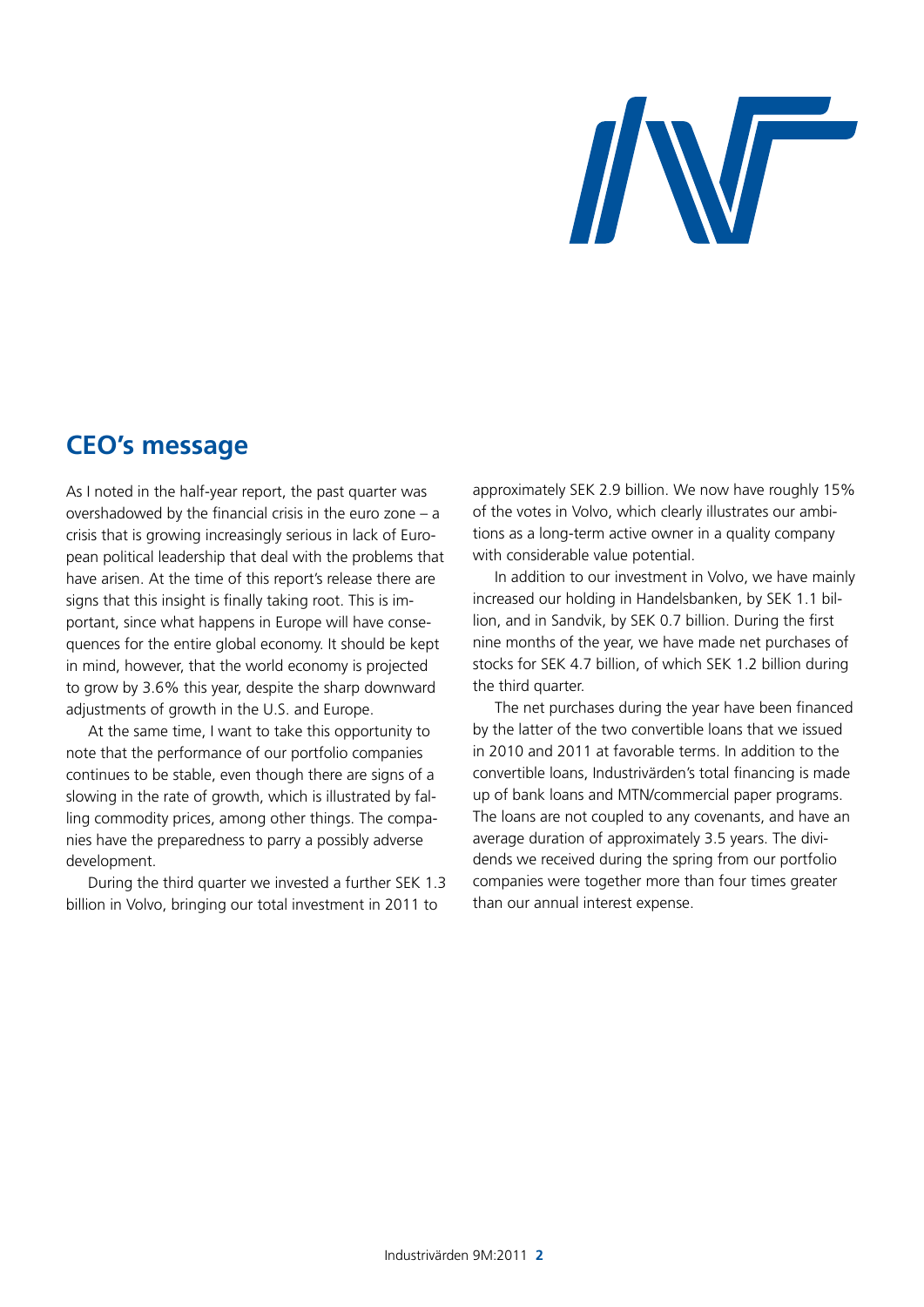Net asset value decreased as a result of the sharp drop in value in the stock market in August, to SEK 35.0 billion. This corresponds to a decrease of 37% during the first nine months of the year including reinvested dividends. The total return index decreased by 20% during the same period. The total return for the Class A and C shares was -34% and -36%, respectively.

Short-term trading generated a profit of SEK 98 M (98), which exceeded our costs of SEK 76 M (67) during the nine-month period.

*Anders Nyrén*

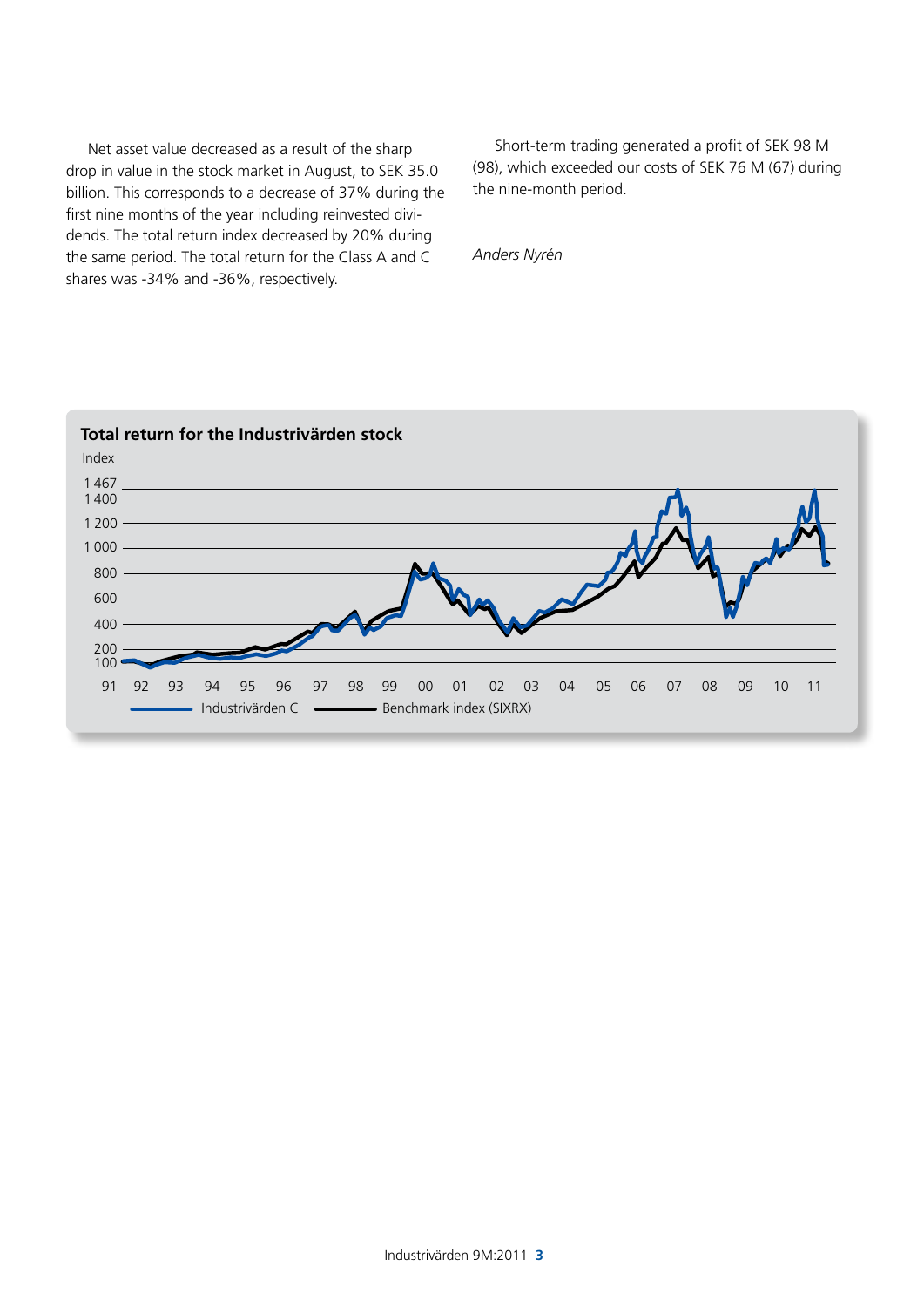## **Net asset value**

Net asset value on September 30, 2011, was SEK 35.0 billion, a decrease of SEK 22.7 billion for the year to date. Net asset value per share decreased by SEK 58 to SEK 91, or by 37% including reinvested dividends. During the same period, the total return index (SIXRX) decreased by 20%.

### *Equities portfolio*

During the first nine months 2011, the value of the equities portfolio, adjusted for purchases and sales, decreased by SEK 23.6 billion to SEK 52.2 billion. The total return for the portfolio during the same period was -30%, compared with -20% for the total return index (SIXRX).

|                                         |                      | September 30, 2011 |          |                |              | December 31, 2010 |              |                |
|-----------------------------------------|----------------------|--------------------|----------|----------------|--------------|-------------------|--------------|----------------|
| <b>Portfolio</b>                        | Ownership in company |                    |          | Share of port- | Market value |                   | Market value |                |
| companies                               | No. of shares        | Capital, %         | Votes, % | folio value, % | SEK M        | SEK/share         | SEK M        | SEK/share      |
| Handelsbanken A                         | 69,810,927           | 11.2               | 11.4     | 23             | 12,294       | 32                | 14,015       | 36             |
| Sandvik                                 | 144,577,252          | 12.2               | 12.2     | 22             | 11,566       | 30                | 18,150       | 47             |
| Volvo A                                 | 118,586,118          | 5.8                | 14.7     | 16             | 8,438        | 22                | 10,713       | 28             |
| Volvo B                                 | 4,182,739            |                    |          |                |              |                   |              |                |
| SCA A                                   | 43,100,000           | 10.0               | 29.1     | 11             | 5,920        | 15                | 7,487        | 19             |
| <b>SCAB</b>                             | 27,700,000           |                    |          |                |              |                   |              |                |
| Ericsson B                              | 77,680,600           | 2.4                | 13.8     | 10             | 5,046        | 13                | 5,748        | 15             |
| SSAB A                                  | 56,105,972           | 17.6               | 22.6     | 6              | 2,924        | 8                 | 6,347        | 17             |
| SSAB B                                  | 754,985              |                    |          |                |              |                   |              |                |
| Skanska A                               | 12,659,940           | 7.0                | 23.9     | 5              | 2,825        | 7                 | 4,280        | 11             |
| Skanska B                               | 16,797,306           |                    |          |                |              |                   |              |                |
| Indutrade                               | 14,727,800           | 36.8               | 36.8     | 5              | 2,423        | 6                 | 3,417        | $9$            |
| Höganäs B                               | 4,408,046            | 12.6               | 10.0     | 2              | 813          | 2                 | 934          | $\overline{2}$ |
| <b>Equities portfolio</b>               |                      |                    |          | 100            | 52,249       | 135               | 71,092       | 184            |
| Interest-bearing net debt               |                      |                    |          |                | 17,221       | -44               | 13,401       | $-35$          |
| Net asset value                         |                      |                    |          |                | 35,028       | 91                | 57,691       | 149            |
| Debt-equity ratio                       |                      |                    |          |                |              | 33%               |              | 19%            |
| Net asset value after full conversion   |                      |                    |          |                |              | 95                |              | 144            |
| Debt-equity ratio after full conversion |                      |                    |          |                |              | 16%               |              | 13%            |

Market value pertains to Industrivärden's share of the respective portfolio companies' total market capitalization.

#### *Net debt*

Interest-bearing net debt totaled SEK 17.2 billion at September 30, 2011. The debt-equity ratio was 33%, and the equity ratio was 66% (78%). After full conversion of outstanding convertible loans, corresponding to SEK 8.8 billion, the debt-equity ratio was 16%.

The convertible loans are hedged, entailing that translation effects do not affect net asset value.

At the end of September, interest-bearing liabilities had an average duration of approximately 3.5 years and carried an average interest rate of 3.5%.

None of the Group's borrowings are dependent on a certain credit rating or actual debt-equity ratio.

### *Convertible bond issues*

In January 2011 Industrivärden issued six-year convertible bonds worth EUR 550 M. The conversion price is SEK 162/share at a fixed euro exchange rate of SEK 8.8803, representing a premium of 35% and an annual coupon of 1.875%.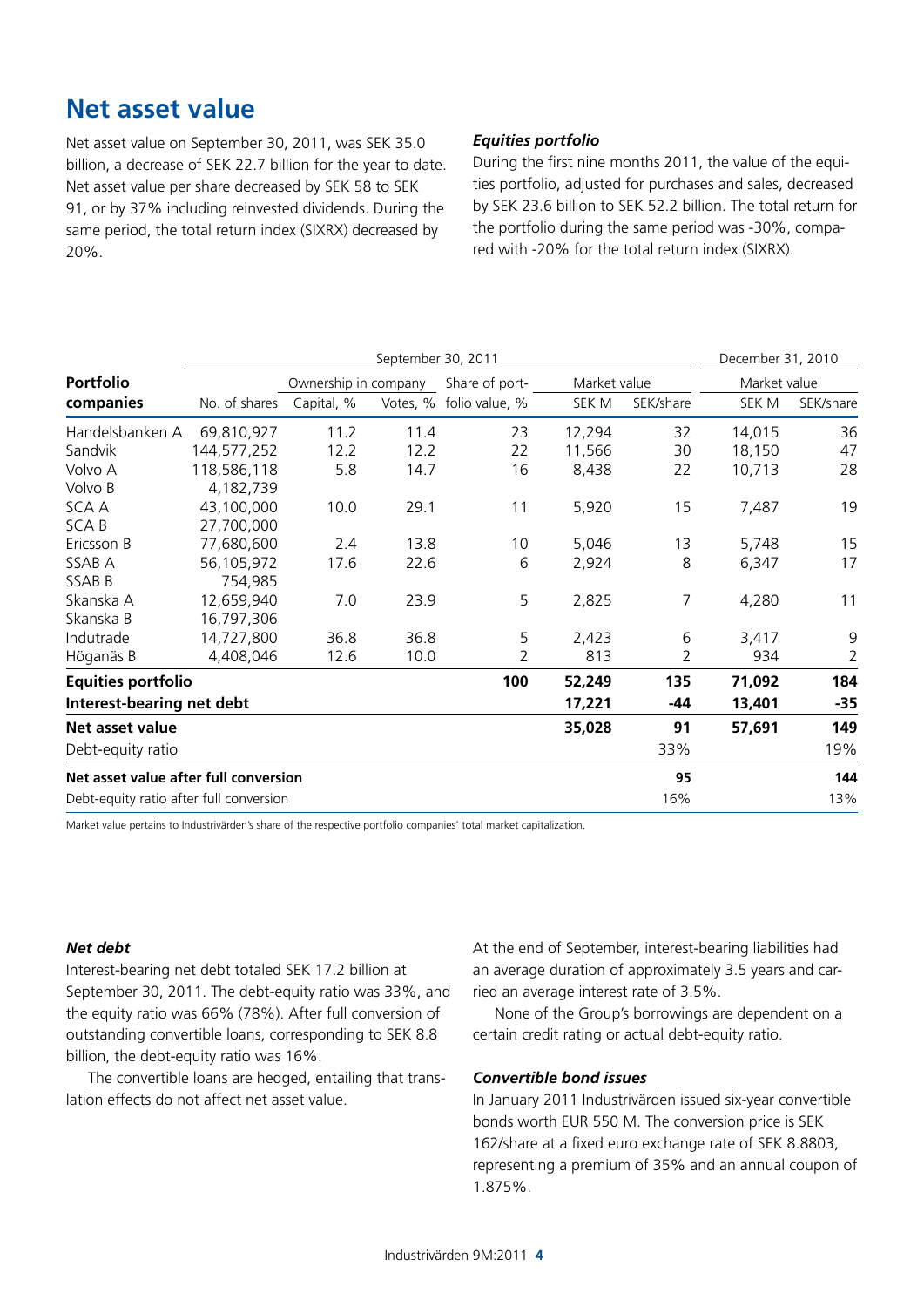## **Total return**

Industrivärden's ownership has contributed to competitive growth in value for the portfolio companies. Industrivärden's stock has been a good long-term investment that has delivered a higher total return than the return index.

During the first nine months 2011, the shareholdings in Ericsson, Handelsbanken and SCA generated better returns than the return index. Overall, the total return for the equities portfolio was -30%, compared with -20% for the return index.

During the last five-year period, Indutrade, Höganäs, Handelsbanken, Sandvik and Skanska have generated higher returns than the return index.

For the ten-year period, all of the portfolio companies except Ericsson have delivered total returns in excess of or level with the return index.

The total return for Industrivärden's stock for various time periods is shown in a table on the first page.

|                            | Total return<br>Jan.-Sept. 2011 |       | Average annual<br>total return, % |                   |
|----------------------------|---------------------------------|-------|-----------------------------------|-------------------|
|                            |                                 |       | Five years                        | Ten years         |
| <b>Portfolio companies</b> | SEK billion                     | $\%$  | Sept.'06-Sept. '11                | Sept.'01-Sept.'11 |
| Ericsson                   | $-0.6$                          | $-10$ | $-10$                             | $-6$              |
| Handelsbanken              | $-2.3$                          | $-14$ | 3                                 | 7                 |
| <b>SCA</b>                 | $-1.3$                          | $-18$ | $-2$                              | 5                 |
| Skanska                    | $-0.9$                          | $-21$ |                                   | 9                 |
| Höganäs                    | $-0.3$                          | $-27$ | 4                                 | 6                 |
| Indutrade                  | $-0.9$                          | $-27$ | 13                                |                   |
| Sandvik                    | $-7.0$                          | $-37$ | 3                                 | 12                |
| Volvo                      | $-5.0$                          | $-39$ | -1                                | 15                |
| SSAB                       | $-3.4$                          | $-54$ | -14                               | 12                |
| <b>Equities portfolio</b>  | $-21.7$                         | $-30$ |                                   |                   |
| Index (SIXRX)              |                                 | $-20$ |                                   |                   |
| Industrivärden C           |                                 | $-36$ | -3                                | 6                 |

The total return expressed in SEK billion pertains to the change in value during the period including dividend income for the respective portfolio companies. Indutrade was listed in October 2005.

## **Equity transactions**

During the first nine months 2011, stocks were purchased for SEK 10,683 M and sold for SEK 5,965 M, net 4,718 M. Large net purchases were in Volvo, for SEK 2,872 M, Handelsbanken, for SEK 1,095 M, Sandvik, for SEK 724 M, and Höganäs, for SEK 199 M.

#### *Short-term trading and management costs*

During the first nine months 2011, Industrivärden's shortterm trading generated a profit of SEK 98 M (98). Management costs amounted to SEK 76 M (67). Management costs corresponded to 0.25% of managed assets, which is considerably lower than for most comparable investment alternatives.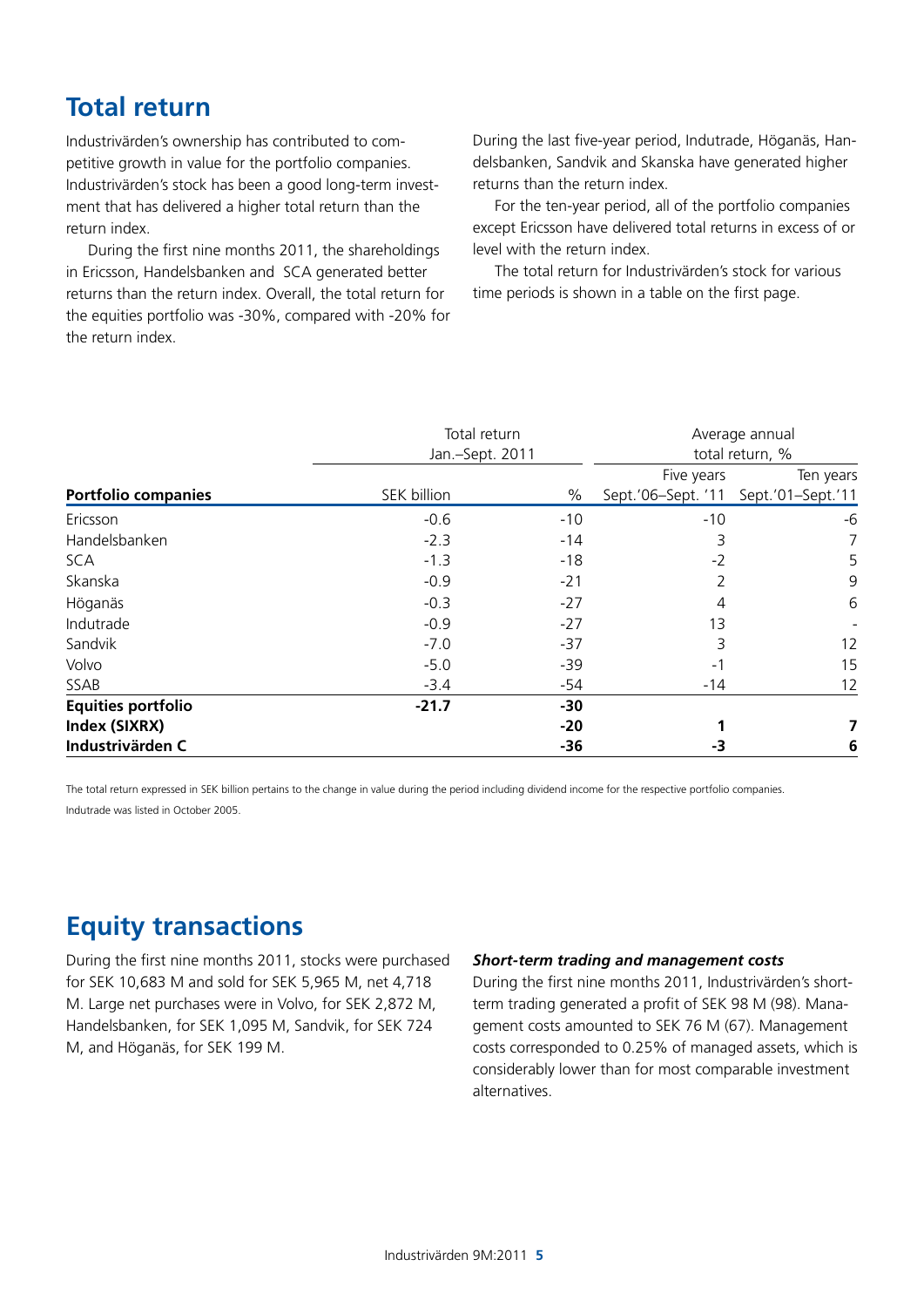## **Active ownership**

With more than 60 years of active ownership, Industrivärden has a unique position in creating long-term value in listed Nordic companies. The ambition is to work in a structured manner and thereby actively contribute to growth in value of the portfolio companies. Operations rest on a foundation of significant owner influence, extensive experience, knowledgeable employees, a strong business model and a large network. Our portfolio companies are leaders in their respective segments and all have strong global positions.

Through Industrivärden, they have a professional and active owner, to the benefit of their as well as Industrivärden's long-term growth in value. Current overarching ownership matters include ensuring adherence to long-term growth plans, establish preparedness for a possibly weaker demand, and monitoring the companies' capital structures.

Following is a general description of Industrivärden's investment cases along with strategic options and activities in brief.

## **Handelsbanken**

*A well-developed universal banking operation and decentralized branch network with local customer responsibility contribute to high customer satisfaction and good profitability.*

www.handelsbanken.com

- Consistently applied business model.
- Organic growth in priority markets in the Nordic countries and UK.
- Favorable financial position and strengthened market position in a turbulent business environment.
- Strong capitalization with liquidity reserve in excess of SEK 600 billion.

## **SANDVIK**

*Through a niche focus and strong R&D profile, Sandvik has established a world-leading position in materials technology with products primarily for the manufacturing, mining and construction industries.* www.sandvik.com

- Increased strategic focus and new organization.
- New executive management.
- Consolidation of completed acquisitions.
- Strong positions in emerging regions.

#### **VOLVO**

*Through innovative, customer-adapted product development and high quality, Volvo has a worldleading position in commercial transport solutions.*  www.volvogroup.com

- Olof Persson new CEO.
- Increased strategic focus and new organization.
- New financial targets.
- $\blacksquare$  Strong position with acquisition-driven expansion in Asia, among other markets.
- Development of new platform of medium-duty engines.

*The European leader in hygiene products – with a fast-growing line of personal care products – and in packaging products. Europe's largest private forest owner.*

```
www.sca.com
```
- Restructured product portfolio with focus on growth in the hygiene segment.
- Stronger presence in hygiene segment in Brazil.
- Strengthened global and regional brands.
- Higher pace of innovation.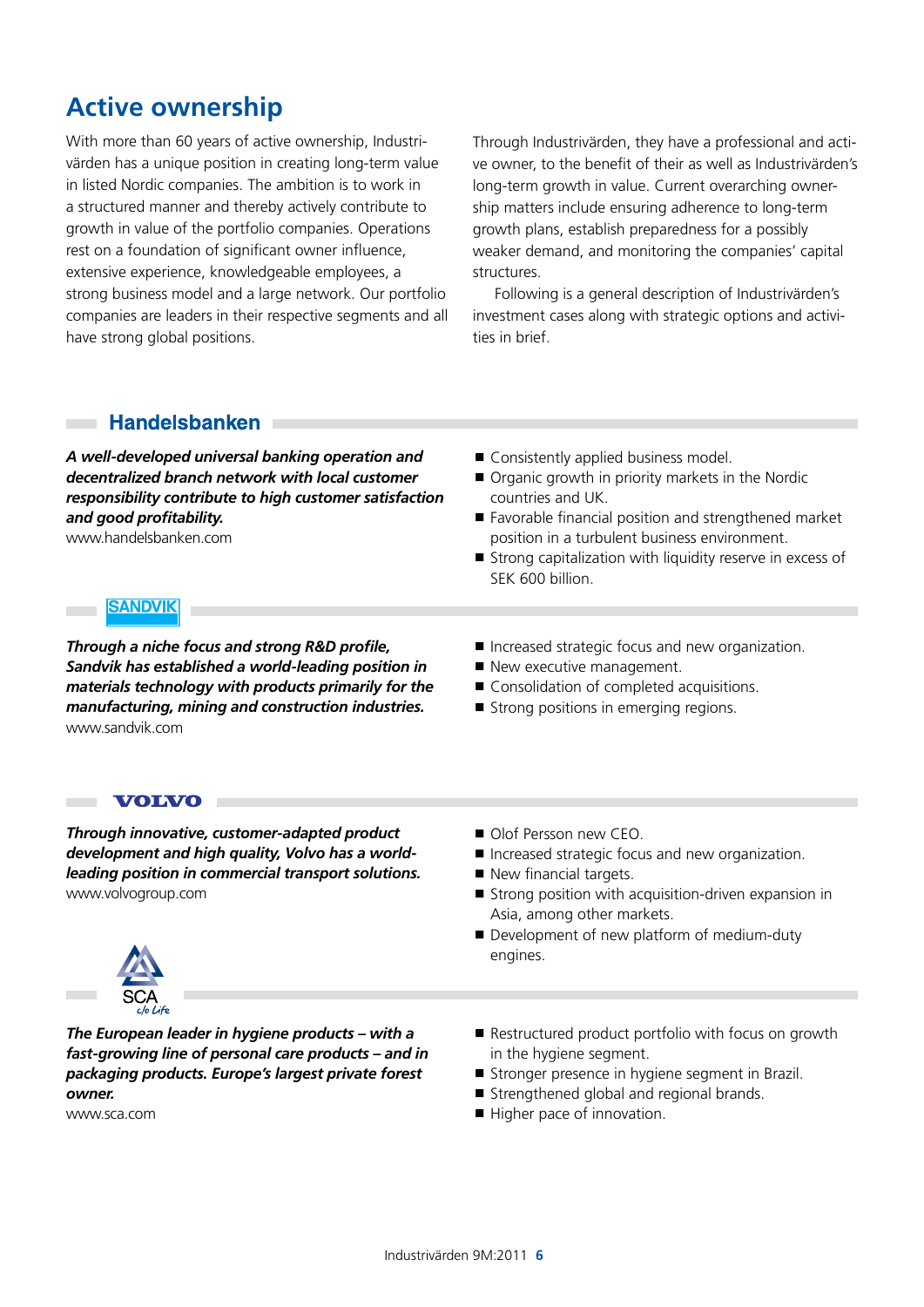## **ERICSSON**

*The market's largest and most profitable supplier of mobile telecom infrastructure, with a leading position in telecom development.* 

www.ericsson.com

- Strong position ahead of operators' investments in the next generation of telecom systems (4G).
- North America's leading supplier of network systems through selective acquisitions.
- Acquisition of U.S.-based Telcordia for SEK 7 billion strengthens Ericsson's multimedia operations.

## SSAB **E**

×

*World-leading position in high strength steel sheet niche creates solid foundation for growth and sustained high profitability.* www.ssab.com

- Stronger focus on highly profitable specialty products.
- Acquisitions in North America have boosted capacity for niche products and enable continued expansion in emerging markets, such as Asia.

**SKANSKA F** 

*Substantial turnkey know-how in construction combined with a process focus has created a leading construction services company with world-class value-creating project development.* www.skanska.com

- **Efficient construction operations generate good** cash flows.
- Successful model for value-creating project development.
- Stake in the Chilean company Autopista Highway sold for capital gain of SEK 4.5 billion.

**I** *I* Indutrade

*The combination of sales of high-tech industrial consumables, good organic growth and a highly refined model for acquisition-based growth has resulted in strong profitability growth.* www.indutrade.com

- Acquisition of Swiss company Abima creates platform for continued expansion in Central Europe.
- Flexibility through decentralized business model.

**Höganäs**  $H$ 

*Market leader in growing niche of metal powders, used primarily for component manufacturing in the automotive industry.* www.hoganas.com

- $\blacksquare$  Increased activity in emerging markets such as Asia and Brazil.
- Focus on collaboration with customers on development of new components.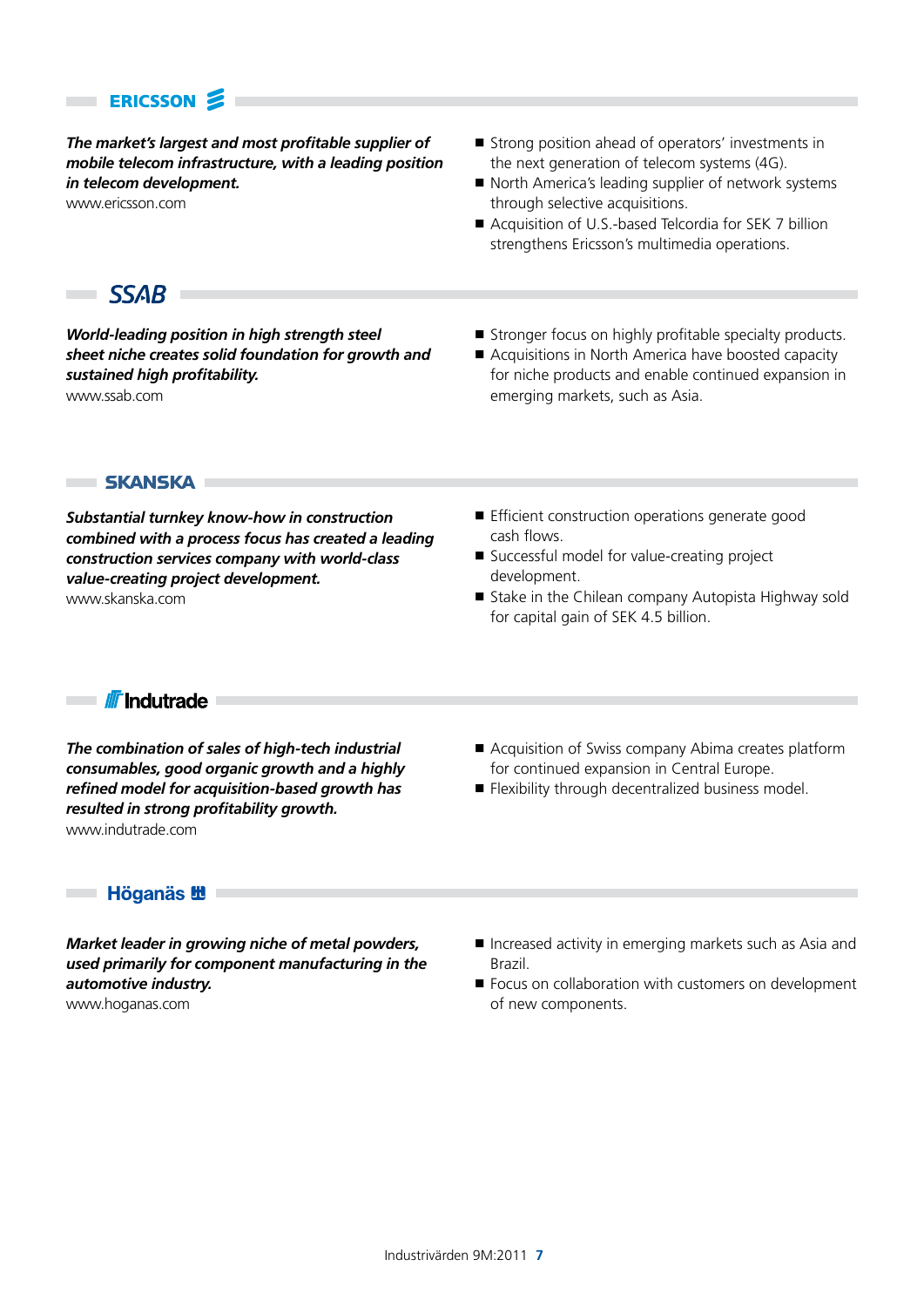## **Other information**

### *Accounting policies*

This interim report has been prepared in accordance with IAS 34 Interim Financial Reporting. The consolidated financial statements have been prepared in accordance with International Financial Reporting Standards (IFRS) as endorsed by the EU, and the Swedish Annual Accounts Act. The Parent Company's financial statements have been prepared in accordance with RFR 2, Accounting for Legal Entities, and the Swedish Annual Accounts Act. New or revised IFRSs as well as IFRIC interpretations have not had any effect on the Group's or Parent Company's results of operations or financial position.

### *Risks and uncertainties*

The dominant risk in Industrivärden's business is share price risk, i.e., the risk of a decrease in value caused by changes in share prices.

A 1% change in the share price of the holdings in the equities portfolio as per September 30, 2011, would have affected its market value by approximately +/– SEK 500 M.

### *Related party transactions*

During the first nine months of 2011, dividend income was received from associated companies.

In May 2011 Industrivärden exchanged 2,432,000 Class A shares in Skanska for 10% more Class B shares in Skanska from L E Lundbergföretagen.

Stockholm, October 5, 2011

*Anders Nyrén, President and CEO*

*This interim report has not been reviewed by the Company's auditors.*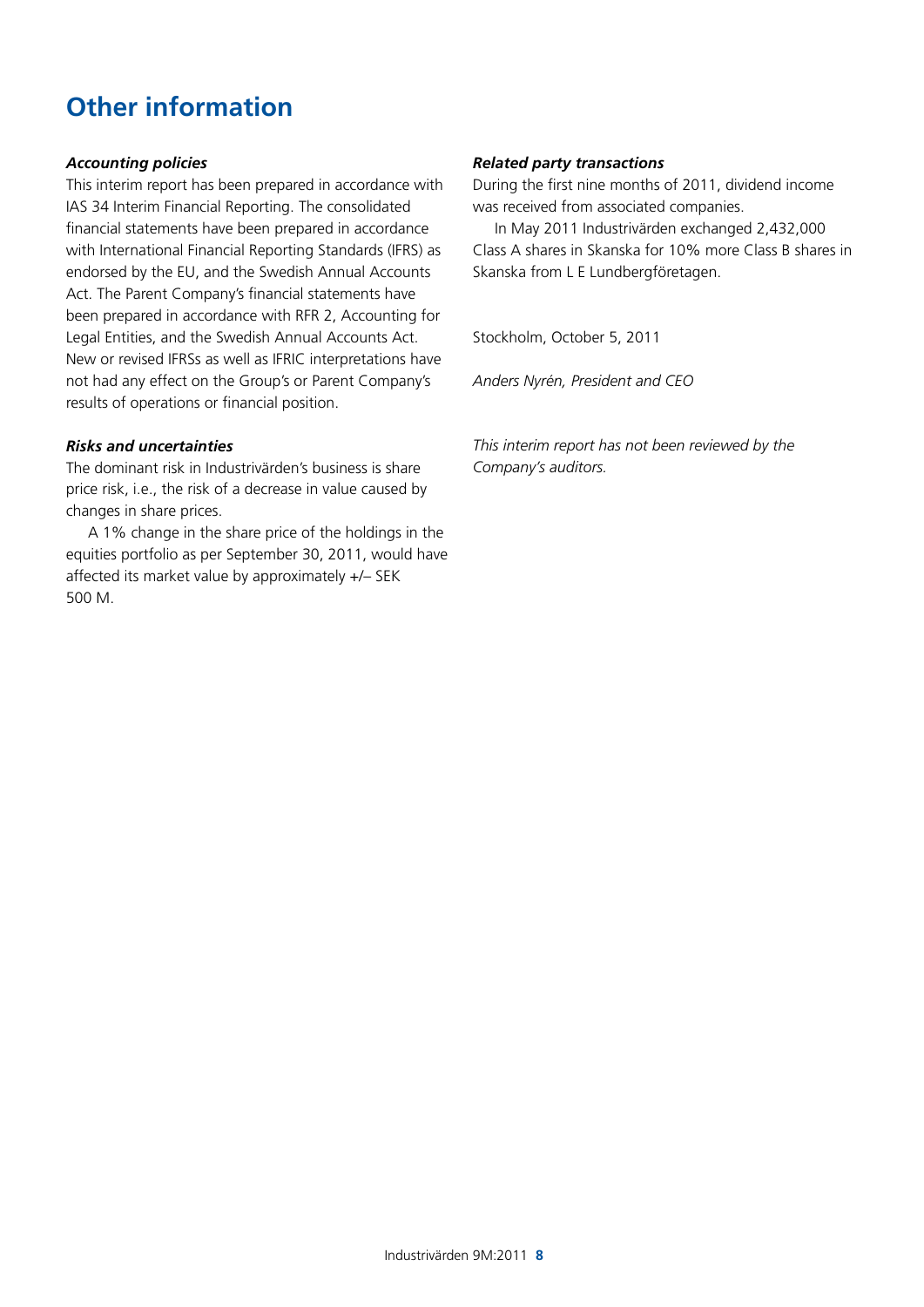## *Further information*

For further information, please visit Industrivärden's website: www.industrivarden.net.

### *Contact information*

Anders Nyrén, President and CEO, tel. +46-8-666 64 00 Sverker Sivall, IRO, tel. +46-8-666 64 19 Carl-Olof By, Executive Vice President, tel. +46-8-666 64 00 Martin Hamner, CFO, tel. +46-8-666 64 00

Industrivärden's complete contact information can be found on page 12.

### *Ticker codes*

INDUC SS in Blomberg INDUc.ST in Reuters

## *Publication*

The information provided in this interim report is such that AB Industrivärden (publ) is obligated to publish pursuant to the Securities Market Act and/or the Financial Instruments Trading Act. Submitted for publication at 08:00 a.m. on October 5, 2011.

## *Financial calendar 2012*

Year-end report 2011: February 8 Interim report January–March: April 5 Annual General Meeting 2012: May 4, in Stockholm Interim report January–June: July 5 Interim report January–September: October 5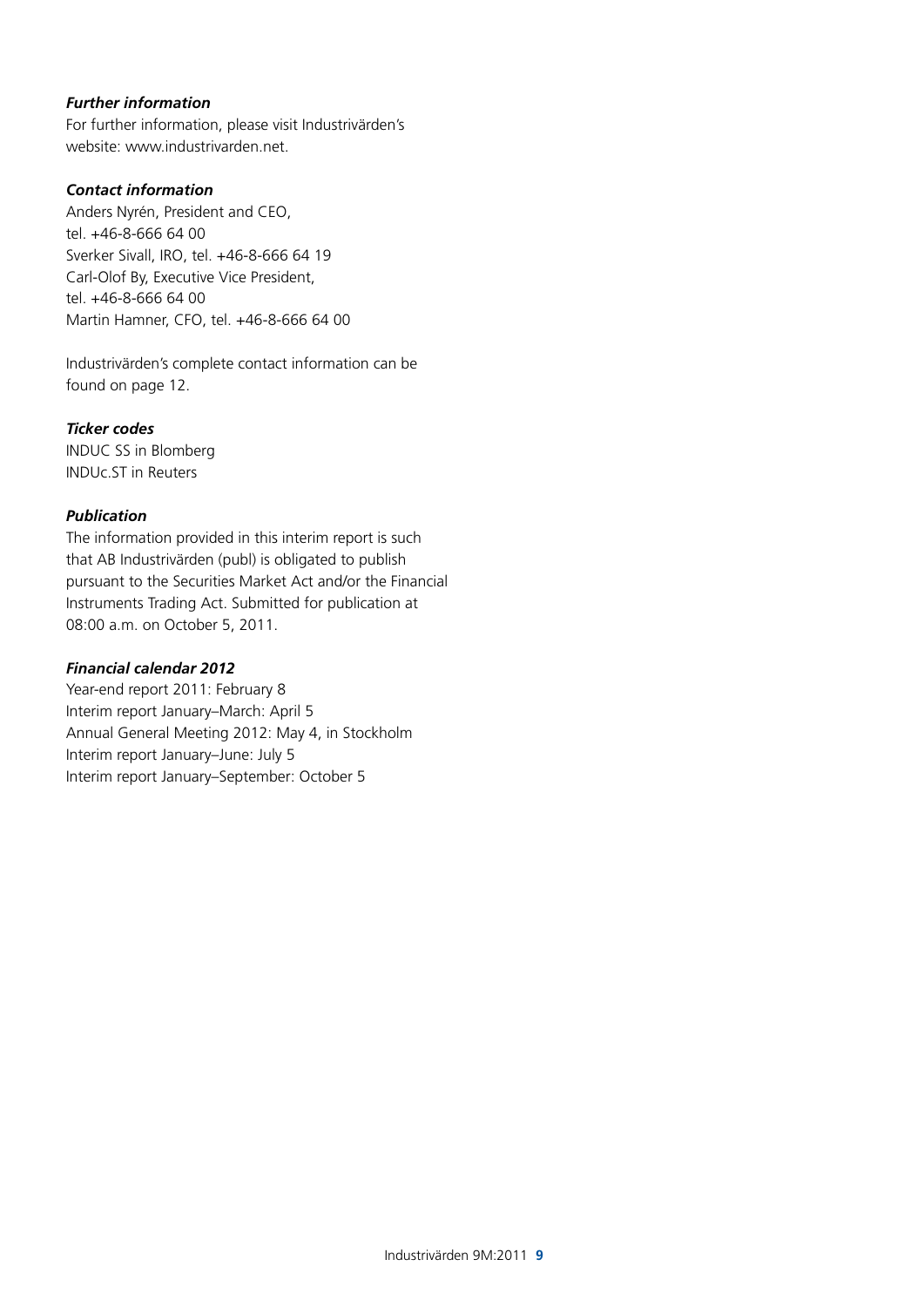## **Industrivärden Group**

|                                                           | 2011       | 2010       | 2011       | 2010                | 2010        |
|-----------------------------------------------------------|------------|------------|------------|---------------------|-------------|
| SEK M                                                     | July-Sept. | July-Sept. | Jan.-Sept. | Jan.-Sept.          | Jan.-Dec.   |
| Income statement                                          |            |            |            |                     |             |
| Dividend income from stocks                               | $\pmb{0}$  | 0          | 2,403      | 1,379               | 1,379       |
| Change in value of stocks, etc.                           | $-15,723$  | 4,348      | $-22,198$  | 7,352               | 13,991      |
| Other income and expenses*                                | $-20$      | $-25$      | 21         | 32                  | 22          |
| Operating income                                          | $-15,743$  | 4,323      | $-19,774$  | 8,763               | 15,392      |
| Financial items                                           | $-152$     | $-131$     | $-439$     | $-392$              | $-522$      |
| Income after financial items                              | $-15,895$  | 4,192      | $-20,213$  | 8,371               | 14,870      |
|                                                           |            |            |            |                     |             |
| Tax<br>Net income for the period                          | $-15,895$  | 4,192      | $-20,213$  | 8,371               | 14,870      |
|                                                           |            |            |            |                     |             |
| Earnings per share, SEK                                   | $-41.15$   | 10.85      | $-52.33$   | 21.67               | 38.50       |
| Earnings per share after full conversion, SEK             | $-37.15$   | 10.27      | $-46.93$   | 20.74               | 37.11       |
| <b>Statement of comprehensive income</b>                  |            |            |            |                     |             |
| Net income for the period                                 | $-15,895$  | 4,192      | $-20,213$  | 8,371               | 14,870      |
| Change in hedging reserve                                 | -34        | 30         | -5         | 28                  | 72          |
| Comprehensive income for the period                       | $-15,929$  | 4,222      | $-20,218$  | 8,399               | 14,942      |
| <b>Balance sheet</b> as per end of period                 |            |            |            |                     |             |
| Equities                                                  |            |            | 52,249     | 63,462              | 71,092      |
| Other non-current assets                                  |            |            | 47         | 210                 | 207         |
| Total non-current assets                                  |            |            | 52,296     | 63,672              | 71,299      |
| Short-term equity investments                             |            |            | 149        | 56                  | 176         |
| Cash and cash equivalents                                 |            |            | 0          | 0                   | $\Omega$    |
| Other current assets                                      |            |            | 161        | 33                  | 72          |
| Total current assets                                      |            |            | 310        | 89                  | 248         |
| Total assets                                              |            |            | 52,606     | 63,761              | 71,547      |
| Shareholders' equity                                      |            |            | 34,564     | 49,784              | 56,327      |
| Non-current interest-bearing liabilities                  |            |            | 14,647     | 10,554              | 11,123      |
| Non-current noninterest-bearing liabilities**             |            |            | 400        | 824                 | 1,344       |
| Total non-current liabilities                             |            |            | 15,047     | 11,378              | 12,467      |
|                                                           |            |            | 2,574      | 2,238               | 2,458       |
| Current interest-bearing liabilities<br>Other liabilities |            |            | 421        | 361                 | 295         |
| Total current liabilities                                 |            |            | 2,995      | 2,599               | 2,753       |
| Total shareholders' equity and liabilities                |            |            | 52,606     | 63,761              | 71,547      |
|                                                           |            |            |            |                     |             |
| <b>Cash flow</b>                                          |            |            |            |                     |             |
| Cash flow from operating activities                       |            |            | 2,093      | 1,047               | 827         |
| Cash flow from investing activities                       |            |            | $-4,718$   | $-2,144$            | $-2,547$    |
| Cash flow from financing activities***                    |            |            | 2,614      | 1,232               | 1,810       |
| Cash flow for the period                                  |            |            | $-11$      | 135                 | 90          |
| Exchange rate difference in cash and cash equivalents     |            |            | 11         | $-135$              | $-90$       |
| Cash and cash equivalents at end of period                |            |            | $\bf{0}$   | $\mathsf{O}\xspace$ | $\mathbf 0$ |

\* Including short-term trading and management costs.

\*\* Of which, the option portion of the convertible loans, totaling SEK 394 M (814), which at the time of issue amounted to a combined total of SEK 982 M (383).

\*\*\* Of which, dividend of SEK 1,545 M paid to the shareholders in 2011 and dividend of SEK 1,159 M in 2010.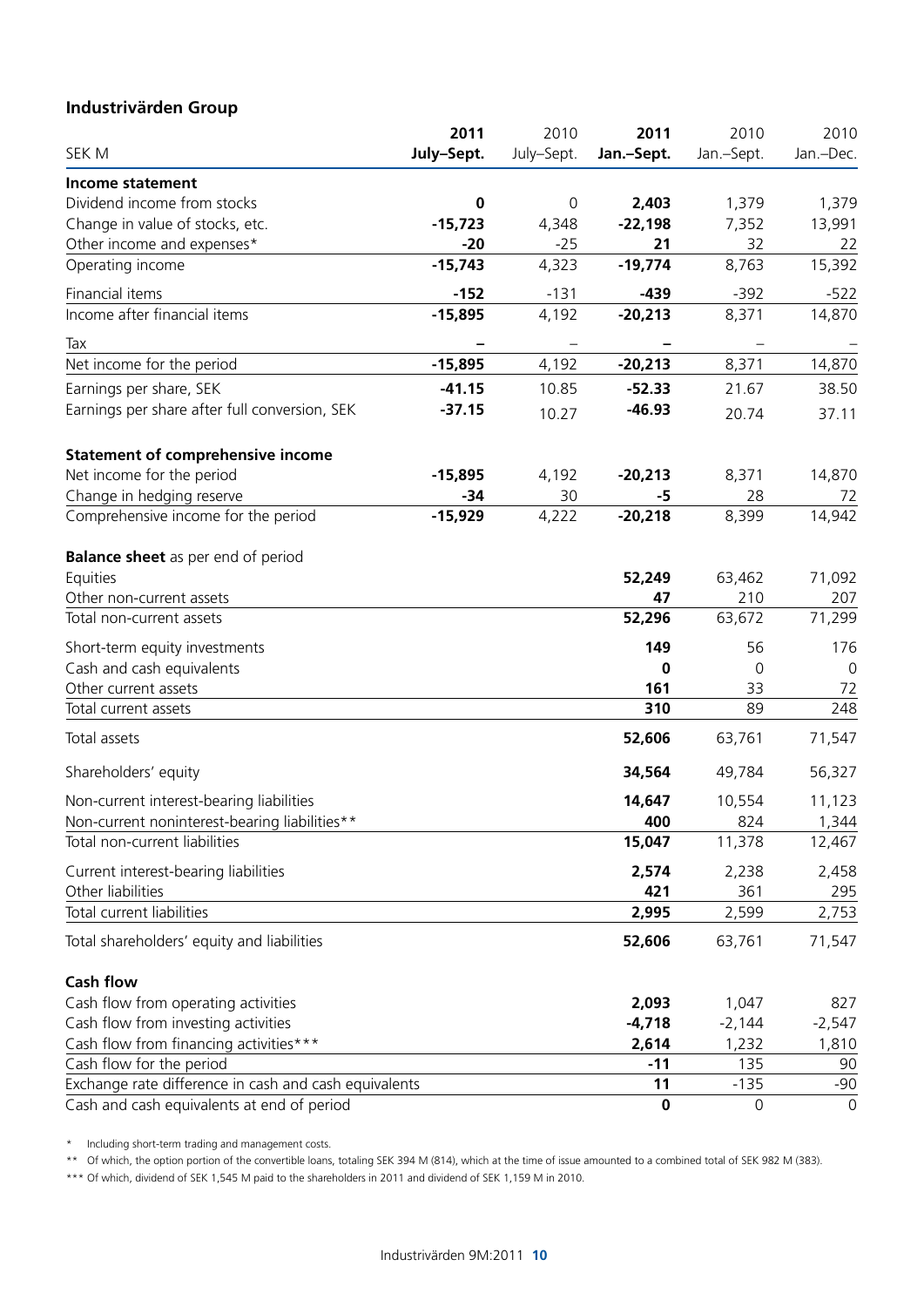|                                                      | 2011        | 2010       | 2010      |
|------------------------------------------------------|-------------|------------|-----------|
| SEK M                                                | Jan.-Sept.  | Jan.-Sept. | Jan.-Dec. |
| Changes in shareholders' equity                      |             |            |           |
| Opening shareholders' equity as per balance sheet    | 56,327      | 42,544     | 42,544    |
| Comprehensive income for the period                  | $-20,218$   | 8,399      | 14,942    |
| Dividend                                             | $-1,545$    | $-1,159$   | $-1,159$  |
| Closing shareholders' equity as per balance sheet    | 34,564      | 49,784     | 56,327    |
| Key data as per end of year                          |             |            |           |
| Net asset value per share, SEK                       | 91          | 132        | 149       |
| Net asset value per share after full conversion, SEK | 95          | 128        | 144       |
| Share price (Class A), SEK                           | 76.60       | 98.10      | 120       |
| Share price (Class C), SEK                           | 72.70       | 95.00      | 118       |
| Number of shares (thousands)*                        | 386,271     | 386,271    | 386,271   |
| Interest-bearing net debt at end of period           |             |            |           |
| Cash and cash equivalents                            | $\mathbf 0$ | 0          | 0         |
| Interest-bearing assets                              | $\bf{0}$    | 185        | 180       |
| Non-current interest-bearing liabilities**           | 14.647      | 10,554     | 11,123    |
| Current interest-bearing liabilities                 | 2.574       | 2,238      | 2,458     |
| Interest-bearing net debt                            | 17.221      | 12,607     | 13,401    |

\* Number of shares upon full conversion (thousands), 460,688.

\*\* Of which, convertible loans SEK 8,815 M (4,353).

## **Industrivärden – Parent Company**

|                                            | 2011       | 2010       | 2010      |
|--------------------------------------------|------------|------------|-----------|
| SEK M                                      | Jan.-Sept. | Jan.-Sept. | Jan.-Dec. |
| Income statement                           |            |            |           |
| Operating income                           | $-15,536$  | 5,607      | 11,614    |
| Income after financial items               | $-15,747$  | 5,253      | 11,141    |
| Net income for the period                  | $-15,747$  | 5,253      | 11,141    |
| <b>Statement of comprehensive income</b>   |            |            |           |
| Net income for the period                  | $-15,747$  | 5,253      | 11,141    |
| Change in hedging reserve                  |            | 28         | 171       |
| Comprehensive income for the period        | $-15,747$  | 5,281      | 11,312    |
| <b>Balance sheet</b> as per end of period  |            |            |           |
| Non-current assets                         | 37,943     | 51,886     | 52,022    |
| Current assets                             | 1,825      | 173        | 972       |
| Total assets                               | 39,768     | 52,059     | 52,994    |
| Shareholders' equity                       | 26,627     | 37,888     | 43,919    |
| Non-current liabilities                    | 9,901      | 10,378     | 6,367     |
| Current liabilities                        | 3,240      | 3,793      | 2,708     |
| Total shareholders' equity and liabilities | 39,768     | 52,059     | 52,994    |